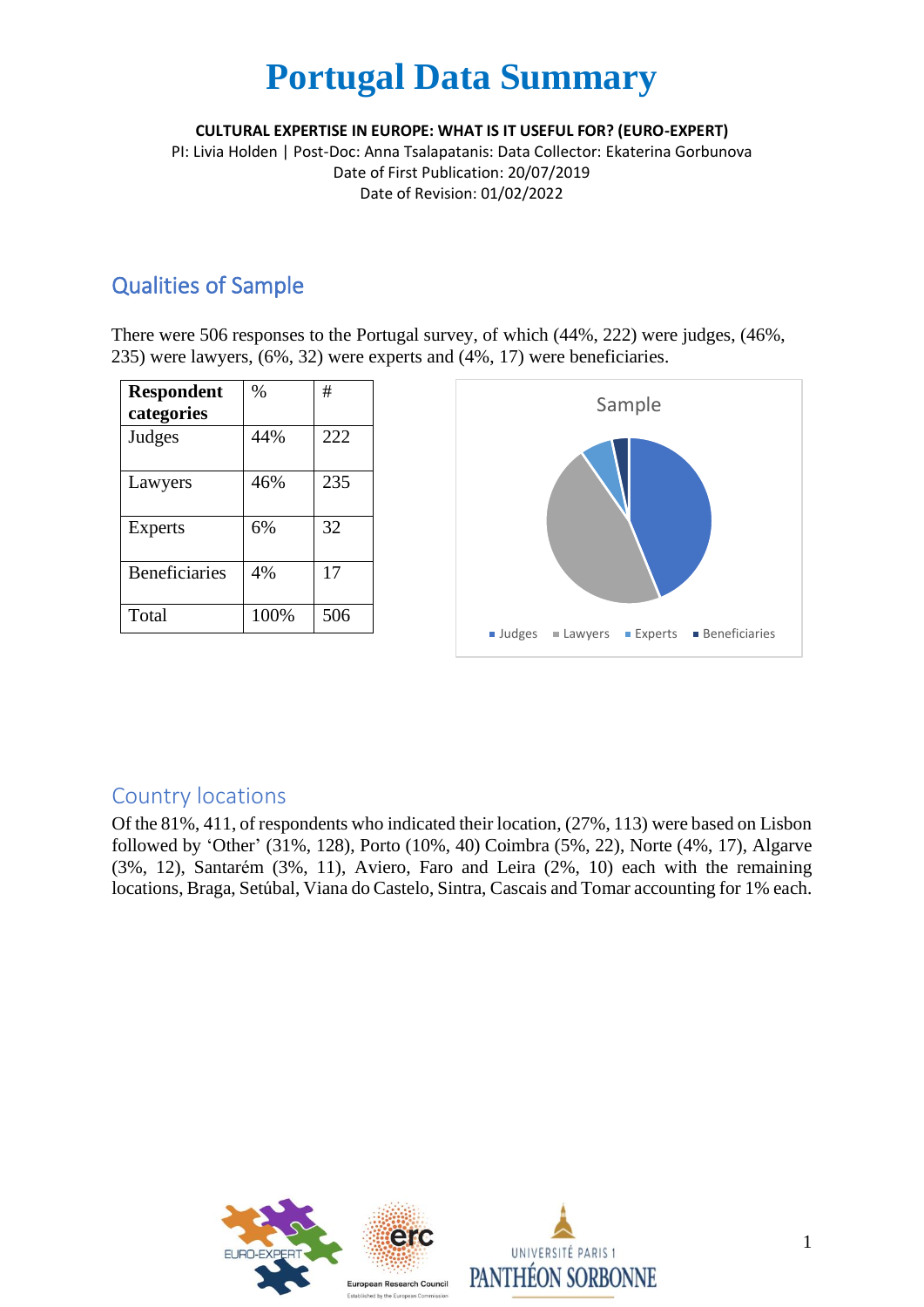#### **CULTURAL EXPERTISE IN EUROPE: WHAT IS IT USEFUL FOR? (EURO-EXPERT)**

PI: Livia Holden | Post-Doc: Anna Tsalapatanis: Data Collector: Ekaterina Gorbunova Date of First Publication: 20/07/2019 Date of Revision: 01/02/2022

| <b>Country</b>   | $\frac{0}{0}$ | #              |
|------------------|---------------|----------------|
| locations        |               |                |
| Lisbon           | 27%           | 113            |
| Porto            | 10%           | 40             |
| Coimbra          | 5%            | 22             |
| Norte            | 4%            | 17             |
| Algarve          | 3%            | 12             |
| Santarém         | 3%            | 11             |
| Aviero           | 2%            | 10             |
| Faro             | 2%            | 10             |
| Leiria           | 2%            | 10             |
| <b>Braga</b>     | 2%            | 9              |
| Setúbal          | 2%            | 8              |
| Viana do Castelo | 1%            | 6              |
| Sintra           | 1%            | 6              |
| Cascais          | 1%            | 5              |
| Tomar            | 1%            | $\overline{4}$ |
| Other            | 31%           | 128            |
| Total            | 100%          | 411            |



### Judges

The most common degree of jurisdiction for Judges was 'First degree court' (64%, 127), followed by 'Second degree court' (26%, 54) and 'Supreme court' (2%, 3). (8%, 15) chose 'Other'.

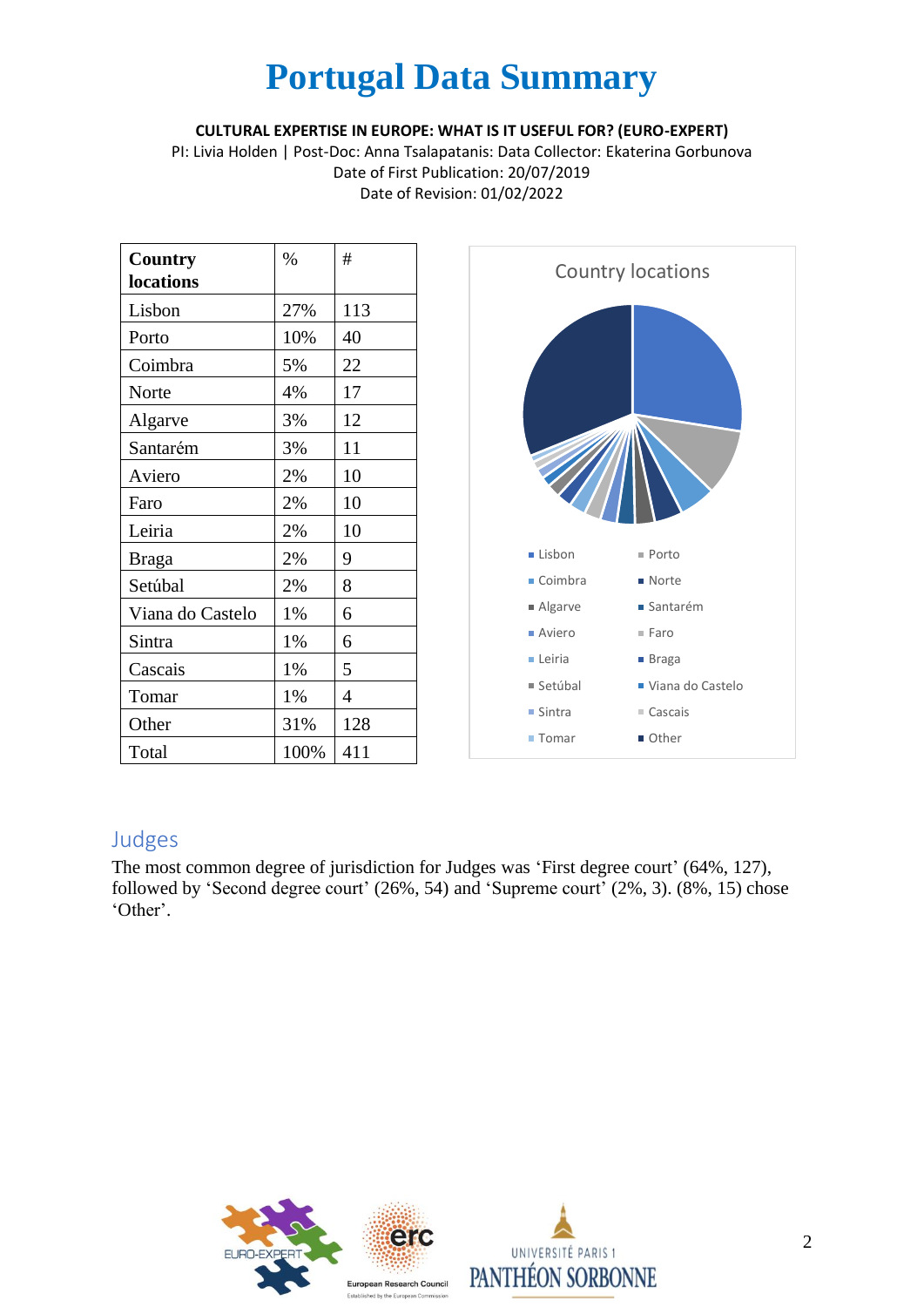**CULTURAL EXPERTISE IN EUROPE: WHAT IS IT USEFUL FOR? (EURO-EXPERT)**

PI: Livia Holden | Post-Doc: Anna Tsalapatanis: Data Collector: Ekaterina Gorbunova Date of First Publication: 20/07/2019 Date of Revision: 01/02/2022

| Degree of<br><b>Jurisdiction</b> | $\frac{0}{0}$ | #   |
|----------------------------------|---------------|-----|
| First degree court               | 64%           | 127 |
| Second degree<br>court           | 26%           | 54  |
| Supreme court                    | 2%            | 3   |
| Other                            | 8%            | 15  |
| Total                            | 100%          | 199 |



The most common area of jurisdiction was 'Civil law' (47%, 92), followed by 'Criminal law' (36%, 70), then 'Family law' (14%, 28), and 'Asylum/Migration Law' (3%, 4).

| <b>Area of Jurisdiction</b> | %    | #   |
|-----------------------------|------|-----|
| Civil Law                   | 47%  | 92  |
| Criminal Law                | 36%  | 70  |
| <b>Family Law</b>           | 14%  | 28  |
| <b>Asylum/Migration Law</b> | 3%   |     |
| Total                       | 100% | 194 |





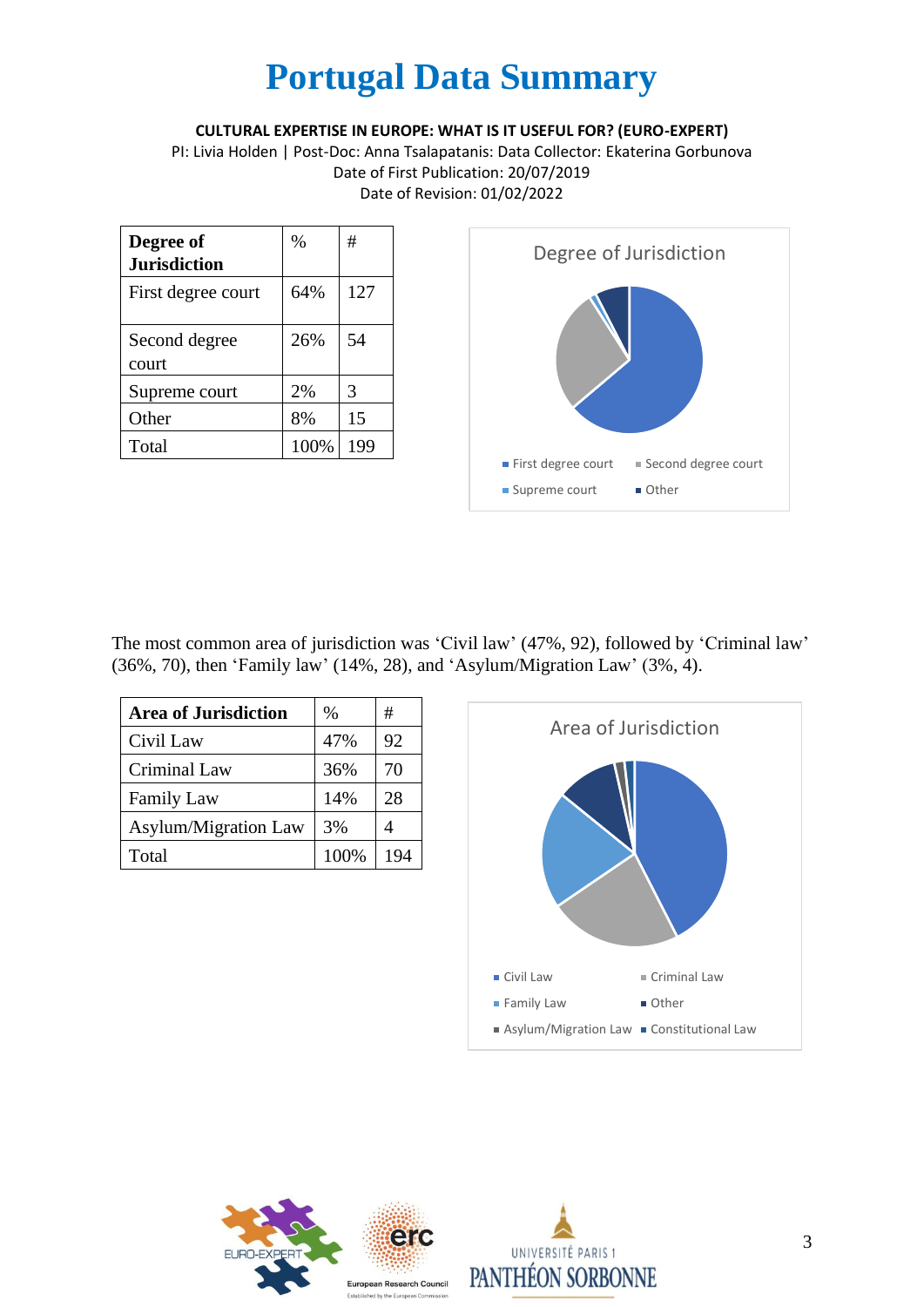**CULTURAL EXPERTISE IN EUROPE: WHAT IS IT USEFUL FOR? (EURO-EXPERT)**

PI: Livia Holden | Post-Doc: Anna Tsalapatanis: Data Collector: Ekaterina Gorbunova Date of First Publication: 20/07/2019 Date of Revision: 01/02/2022

#### Lawyers

Out of the 220 lawyers who responded, (42%, 93) indicated 'Mid-career', followed by 'Senior' (35%, 76) and 'Junior' (23%, 51).

| <b>Career Stage</b> | %    | #   |
|---------------------|------|-----|
| Mid-career          | 42%  | 93  |
| Senior              | 35%  | 76  |
| Junior              | 23%  | 51  |
| Total               | 100% | 220 |



For the areas of law practiced, 'Family law' (13%, 112) was the most common, followed by 'Contract and obligations' (13%, 110), 'Labour law' (11%, 101), 'Criminal Law' (11%, 97) and 'Business and commercial law' (10%, 91), 'Inheritance law' (8%, 74), 'Banking bankruptcy, and insolvency law' (6%, 51), Property law (5%, 48), 'Administrative law' (5%, 47) with all the remaining areas accounting for 4%, or less.

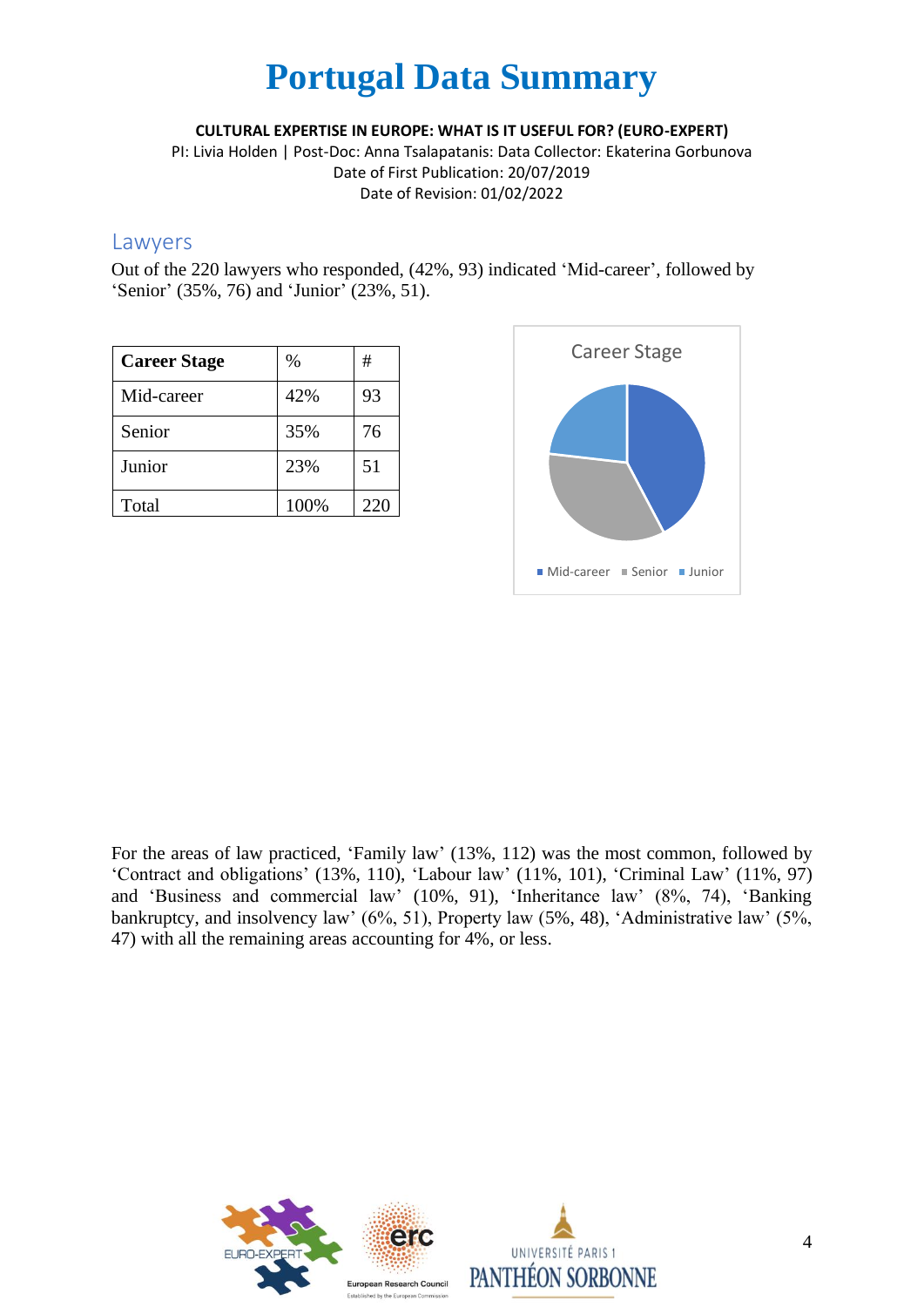#### **CULTURAL EXPERTISE IN EUROPE: WHAT IS IT USEFUL FOR? (EURO-EXPERT)**

PI: Livia Holden | Post-Doc: Anna Tsalapatanis: Data Collector: Ekaterina Gorbunova Date of First Publication: 20/07/2019 Date of Revision: 01/02/2022

| <b>Areas of Law</b>                       | $\%$ | #   |
|-------------------------------------------|------|-----|
| Family law                                | 13%  | 112 |
| Contract and obligations                  | 13%  | 110 |
| Labour law                                | 11%  | 101 |
| Criminal law                              | 11%  | 97  |
| Business and commercial law               | 10%  | 91  |
| Inheritance law                           | 8%   | 74  |
| Banking bankruptcy, and<br>insolvency law | 6%   | 51  |
| Property law                              | 5%   | 48  |
| Administrative law                        | 5%   | 47  |
| Immigration law                           | 4%   | 31  |
| <b>Constitutional law</b>                 | 2%   | 19  |
| European law                              | 2%   | 17  |
| Intellectual and patent law               | 2%   | 14  |
| Environmental law                         | 1%   | 11  |
| Financial law                             | 1%   | 10  |
| Health law                                | 1%   | 9   |
| Private international law                 | 1%   | 8   |
| International human rights law            | 1%   | 8   |
| Refugee and asylum law                    | 1%   | 8   |
| Sport law                                 | 1%   | 7   |
| Medical and bio law                       | 1%   | 6   |
| Total                                     | 100% | 879 |



- Contract and obligations
- **Labour law**
- Criminal law
- Business and commercial law
- **Inheritance law**
- **Banking bankruptcy, and insolvency law**
- $P$ roperty law
- **Administrative law**
- **Immigration law**
- Constitutional law
- **European law**
- Intellectual and patent law
- Environmental law
- **Financial law**
- **Health law**
- Private international law
- International human rights law
- Refugee and asylum law
- $=$  Sport law
- Medical and bio law



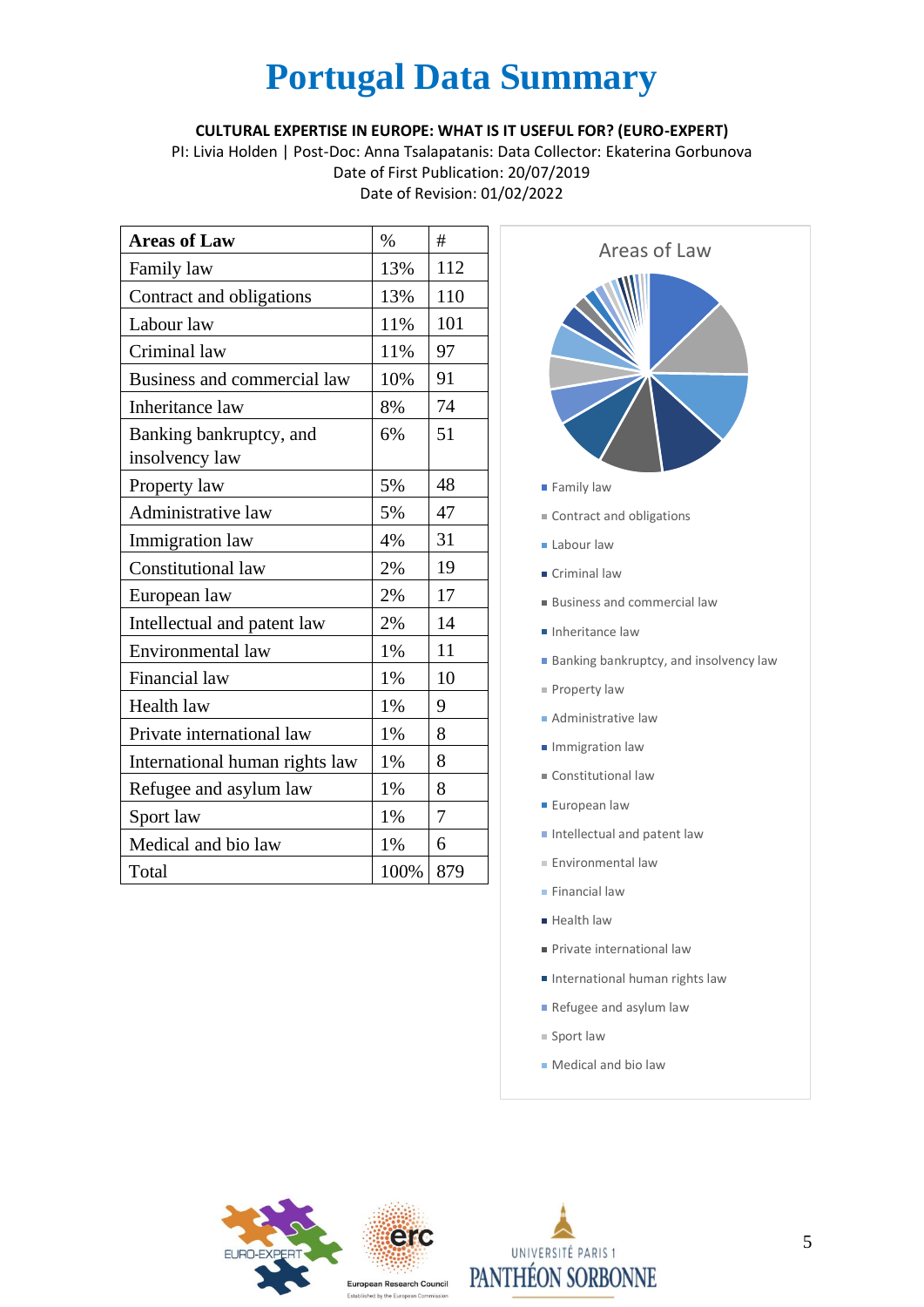**CULTURAL EXPERTISE IN EUROPE: WHAT IS IT USEFUL FOR? (EURO-EXPERT)**

PI: Livia Holden | Post-Doc: Anna Tsalapatanis: Data Collector: Ekaterina Gorbunova Date of First Publication: 20/07/2019 Date of Revision: 01/02/2022

#### Experts

The most common expert type was 'Cultural mediator' (52%, 11) followed by 'Translator/interpreter' (29%, 6) 'Expert witness' (14%, 3) and 'Other' (5%, 1).

| <b>Expert Type</b>     | $\%$ | #  |
|------------------------|------|----|
| Cultural mediator      | 52%  | 11 |
| Translator/interpreter | 29%  | 6  |
| Expert witness         | 14%  | 3  |
| Other                  | 5%   | 1  |
| Total                  | 100% | 21 |



The most common responses to the question regarding area of specialisation were 'North Africa, Sub-Saharan Africa, Middle East, Minority/Indigenous populations in Europe (17%, 2) each, followed by 'South Asia', 'East Asia', 'South East Asia' and 'Central and South America' (8%, 1) each.

| <b>Area of Specialisation</b>                | $\%$ | #              | А                    |
|----------------------------------------------|------|----------------|----------------------|
| North Africa                                 | 17%  | 2              |                      |
| Sub-Saharan Africa                           | 17%  | 2              |                      |
| <b>Middle East</b>                           | 17%  | $\overline{2}$ | $\blacksquare$ North |
| Minority/Indigenous<br>populations in Europe | 17%  | 2              | $Sub-S$<br>■ Midd    |
| South Asia                                   | 8%   | 1              | $\blacksquare$ Mino  |
| East Asia                                    | 8%   | 1              | ■ South              |
| South East Asia                              | 8%   | 1              | $\blacksquare$ East  |
| <b>Central and South America</b>             | 8%   | 1              | ■ South              |
| Total                                        | 100% | 12             |                      |





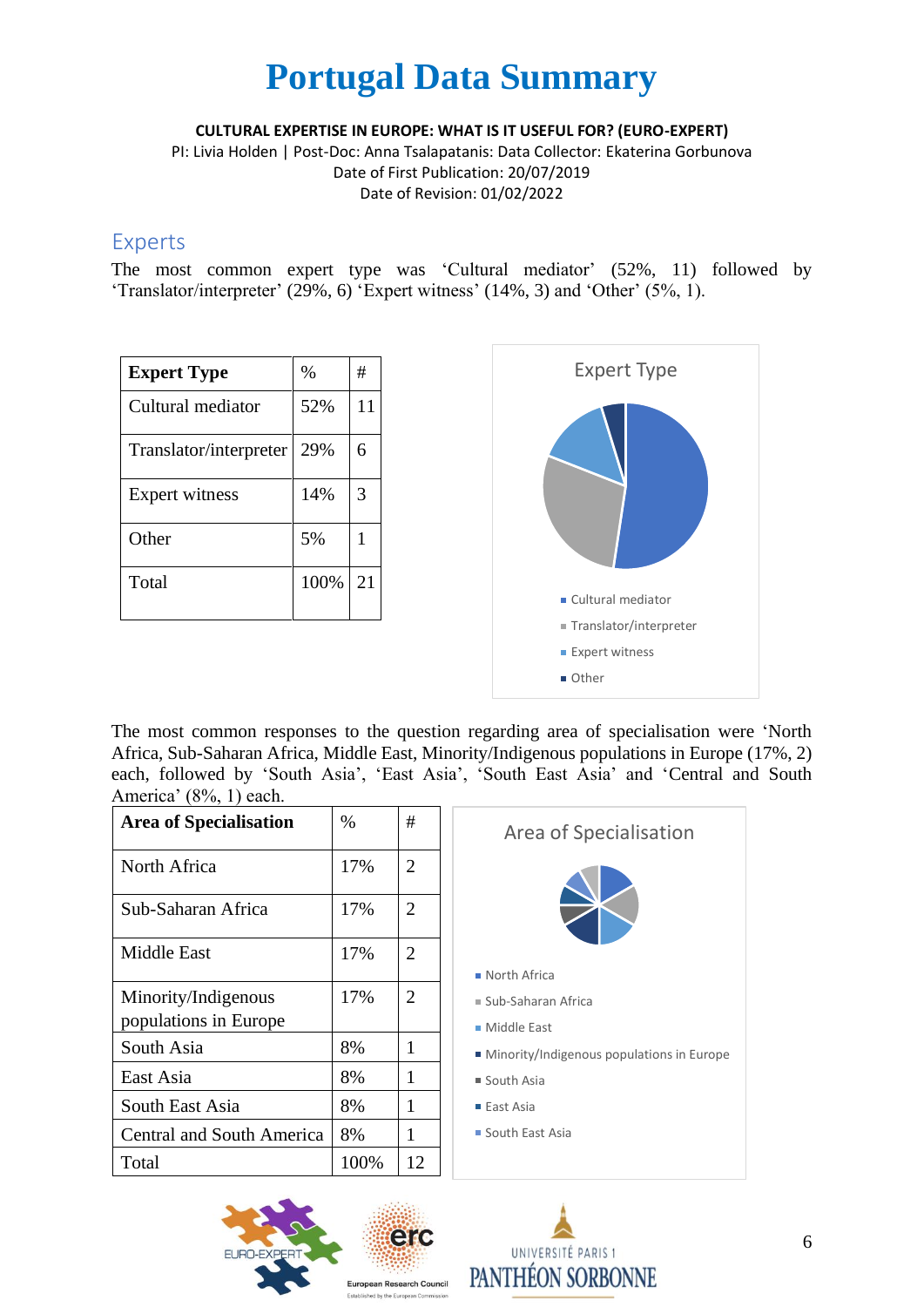**CULTURAL EXPERTISE IN EUROPE: WHAT IS IT USEFUL FOR? (EURO-EXPERT)**

PI: Livia Holden | Post-Doc: Anna Tsalapatanis: Data Collector: Ekaterina Gorbunova Date of First Publication: 20/07/2019 Date of Revision: 01/02/2022

## **Frequency**

## Frequency of involvement

To the question of how many experts did they instruct annually, most responding judges and lawyers (70%, 221) chose 'Less than 10', followed by 'Other' (16%, 49), 'Between 10 and 20' (7%, 23), 'Between 30 and 50' (4%, 11) and 'Between 20 and 30' (3%, 9).

| <b>Annual cases</b> | $\%$ | #   |
|---------------------|------|-----|
| Less than 10        | 70%  | 221 |
| Between 10 and 20   | 7%   | 23  |
| Between 20 and 30   | 3%   | 9   |
| Between 30 and 50   | 4%   | 11  |
| Other               | 16%  | 49  |
| Total               | 100% | 313 |



(65%, 11) of experts provided 'Less than 5' written reports, (12%, 2) indicated 'Between 5 and 10' and 'Other', (6%, 1) indicated 'Between 10 and 20' and 'Between 50 and 100'.

(67%, 12) of experts provided 'Less than 5' oral reports, (17%, 3) choose 'Other', followed by Between 10 and 20' (11%, 2) and 'Between 50 and 100' (6%, 1).

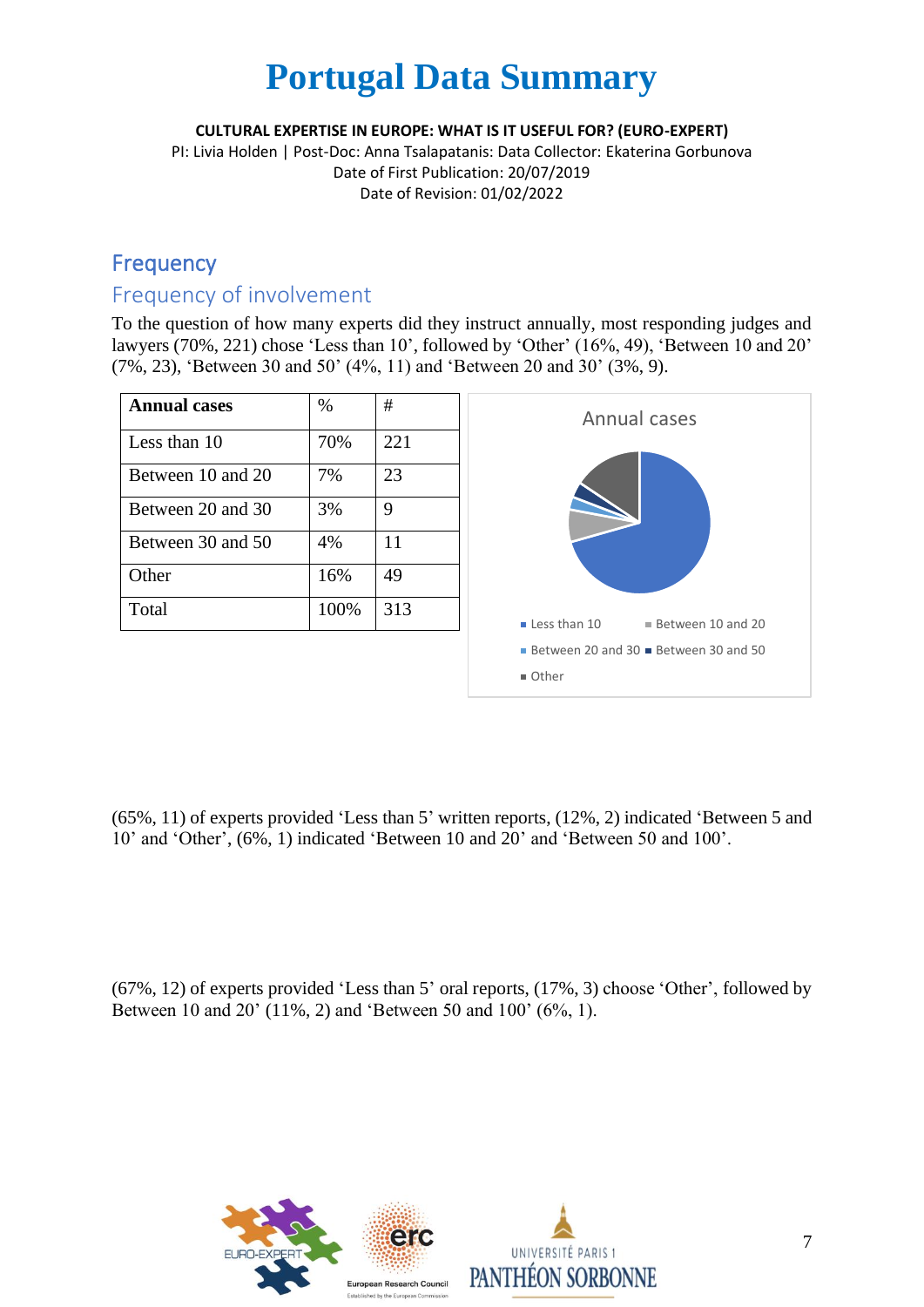**CULTURAL EXPERTISE IN EUROPE: WHAT IS IT USEFUL FOR? (EURO-EXPERT)**

PI: Livia Holden | Post-Doc: Anna Tsalapatanis: Data Collector: Ekaterina Gorbunova Date of First Publication: 20/07/2019 Date of Revision: 01/02/2022



#### Fields of law

The most common area of use of cultural expertise was 'Family law' (16%, 170), followed by 'Criminal law' (14%, 147), 'Immigration law' (7%, 64), 'Medical and bio law' (6%, 68), 'Refugee and asylum law' (6%, 62), 'Health law' (6%, 59) and Labour law (5%, 55) with all the remaining areas accounting for 4% or less.

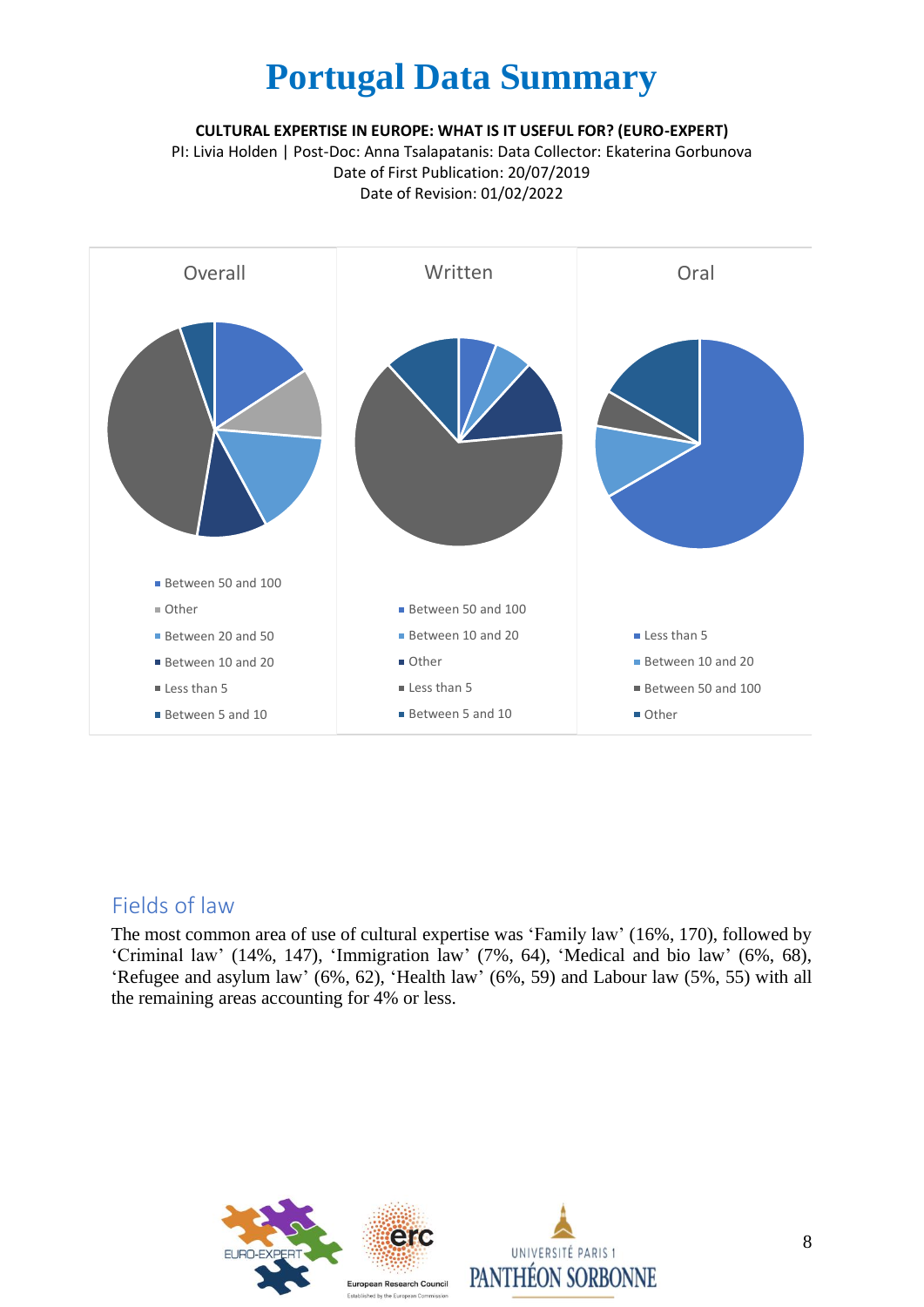#### **CULTURAL EXPERTISE IN EUROPE: WHAT IS IT USEFUL FOR? (EURO-EXPERT)**

PI: Livia Holden | Post-Doc: Anna Tsalapatanis: Data Collector: Ekaterina Gorbunova Date of First Publication: 20/07/2019 Date of Revision: 01/02/2022

| <b>Fields of Law</b>                       | %    | #    |
|--------------------------------------------|------|------|
| Family law                                 | 16%  | 170  |
| Criminal law                               | 14%  | 147  |
| Immigration law                            | 7%   | 74   |
| Medical and bio law                        | 6%   | 68   |
| Refugee and asylum law                     | 6%   | 62   |
| Health law                                 | 6%   | 59   |
| Labour law                                 | 5%   | 55   |
| Contracts and obligations                  | 4%   | 48   |
| International human rights<br>law          | 4%   | 48   |
| Environmental law                          | 4%   | 46   |
| Business and commercial law                | 4%   | 41   |
| Property law                               | 3%   | 34   |
| Administrative law                         | 3%   | 31   |
| Banking, bankruptcy, and<br>insolvency law | 3%   | 30   |
| European law                               | 2%   | 26   |
| Intellectual and patent law                | 2%   | 25   |
| <b>Inheritance law</b>                     | 2%   | 24   |
| Financial law                              | 2%   | 23   |
| <b>Constitutional law</b>                  | 2%   | 22   |
| Private international law                  | 2%   | 20   |
| Sports law                                 | 2%   | 17   |
| <b>Total</b>                               | 100% | 1070 |



#### **Sites**

The most common site of cultural expertise was 'In court' (88%, 202), followed by 'Out of Court' (4% 10), 'Other' (3%, 7), 'In school' (1%, 3), 'Through NGOs', 'In detention Centres', 'In hospital' and 'Through private consultancy' (1%, 2) each.

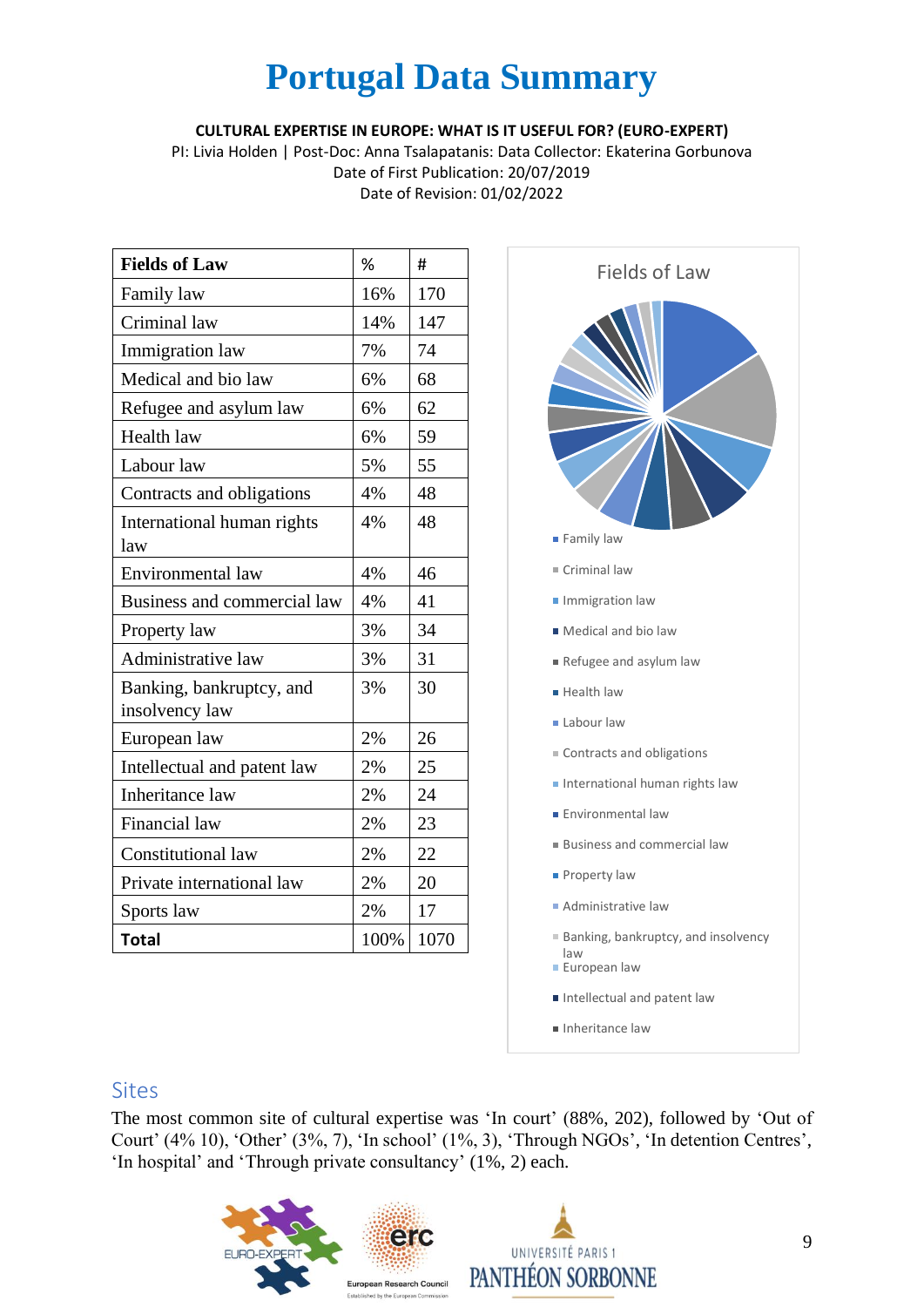#### **CULTURAL EXPERTISE IN EUROPE: WHAT IS IT USEFUL FOR? (EURO-EXPERT)**

PI: Livia Holden | Post-Doc: Anna Tsalapatanis: Data Collector: Ekaterina Gorbunova Date of First Publication: 20/07/2019 Date of Revision: 01/02/2022

| <b>Sites</b>                   | %    | #              |
|--------------------------------|------|----------------|
| In court                       | 88%  | 202            |
| Through NGOs                   | 1%   | 2              |
| Out of court                   | 4%   | 10             |
| In detention centres           | 1%   | 2              |
| Other                          | 3%   | 7              |
| In schools                     | 1%   | 3              |
| In hospitals                   | 1%   | $\overline{2}$ |
| Through private<br>consultancy | 1%   | 2              |
| Total                          | 100% | 230            |



### Typology of Experts

The most common response to the question regarding the expert type was 'University professors' (41%, 138), followed by 'Native language speakers' (38%, 125) then 'Country experts' (9%, 32), 'Native lawyers' (8%, 28), 'Community leaders' (2%, 8) and 'Religious leaders' (2%, 7).

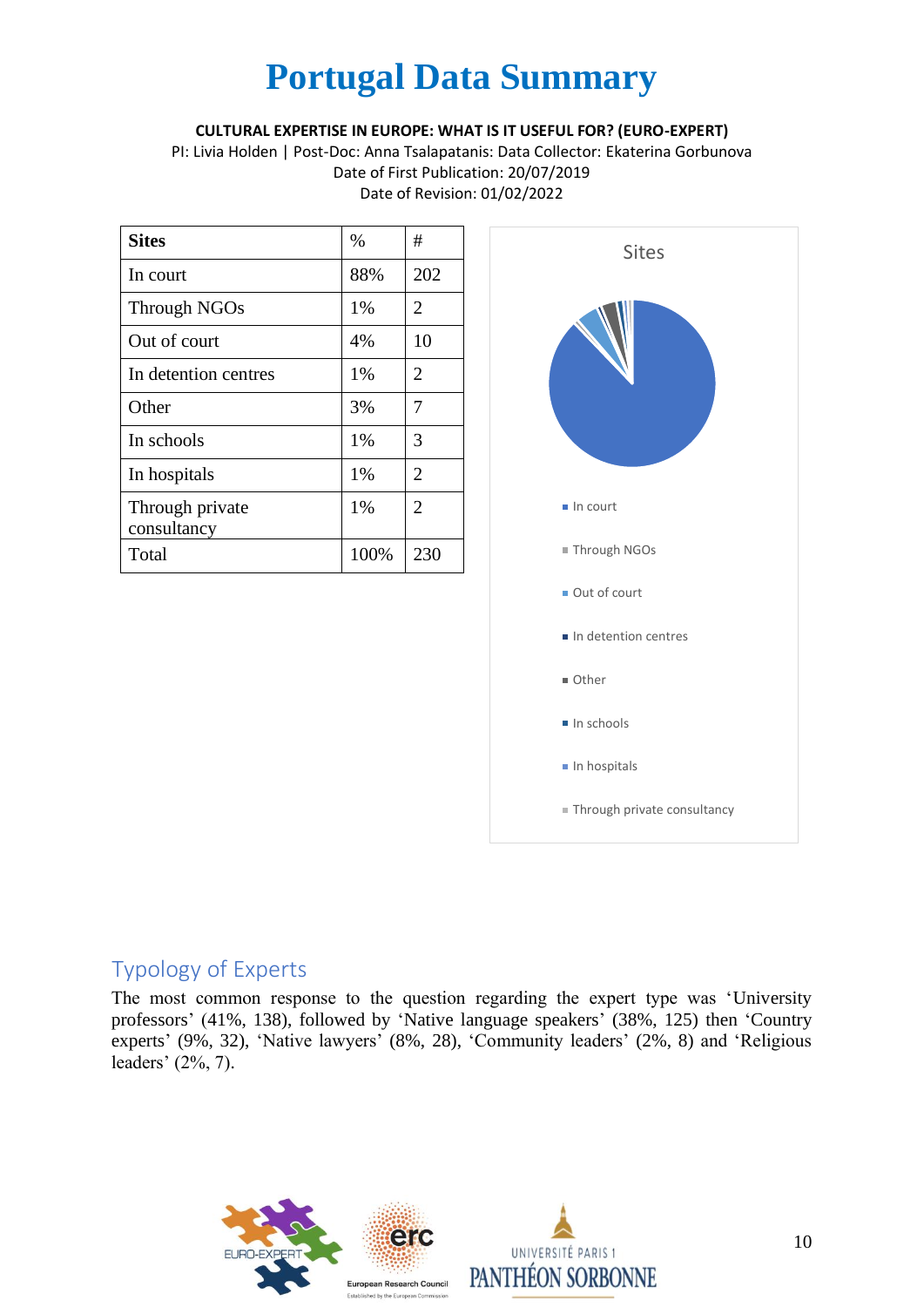#### **CULTURAL EXPERTISE IN EUROPE: WHAT IS IT USEFUL FOR? (EURO-EXPERT)**

PI: Livia Holden | Post-Doc: Anna Tsalapatanis: Data Collector: Ekaterina Gorbunova Date of First Publication: 20/07/2019 Date of Revision: 01/02/2022

| <b>Expert Type</b>          | $\%$ | #   |
|-----------------------------|------|-----|
| University professors       | 41%  | 138 |
| Native language<br>speakers | 38%  | 125 |
| Country experts             | 9%   | 32  |
| Native lawyers              | 8%   | 28  |
| Community leaders           | 2%   | 8   |
| Religious leaders           | 2%   | 7   |
| Total                       | 100% | 338 |



### Discipline

The respondent who selected 'University professors' were asked to specify the disciplines of those professors. The most common response was 'Law' (43%, 61) followed by 'Sociology' (30%, 43), 'Linguistic' (16%, 22), 'Political science' (5%, 7), 'Anthropology' (4%, 6) and 'History' (2%, 2).

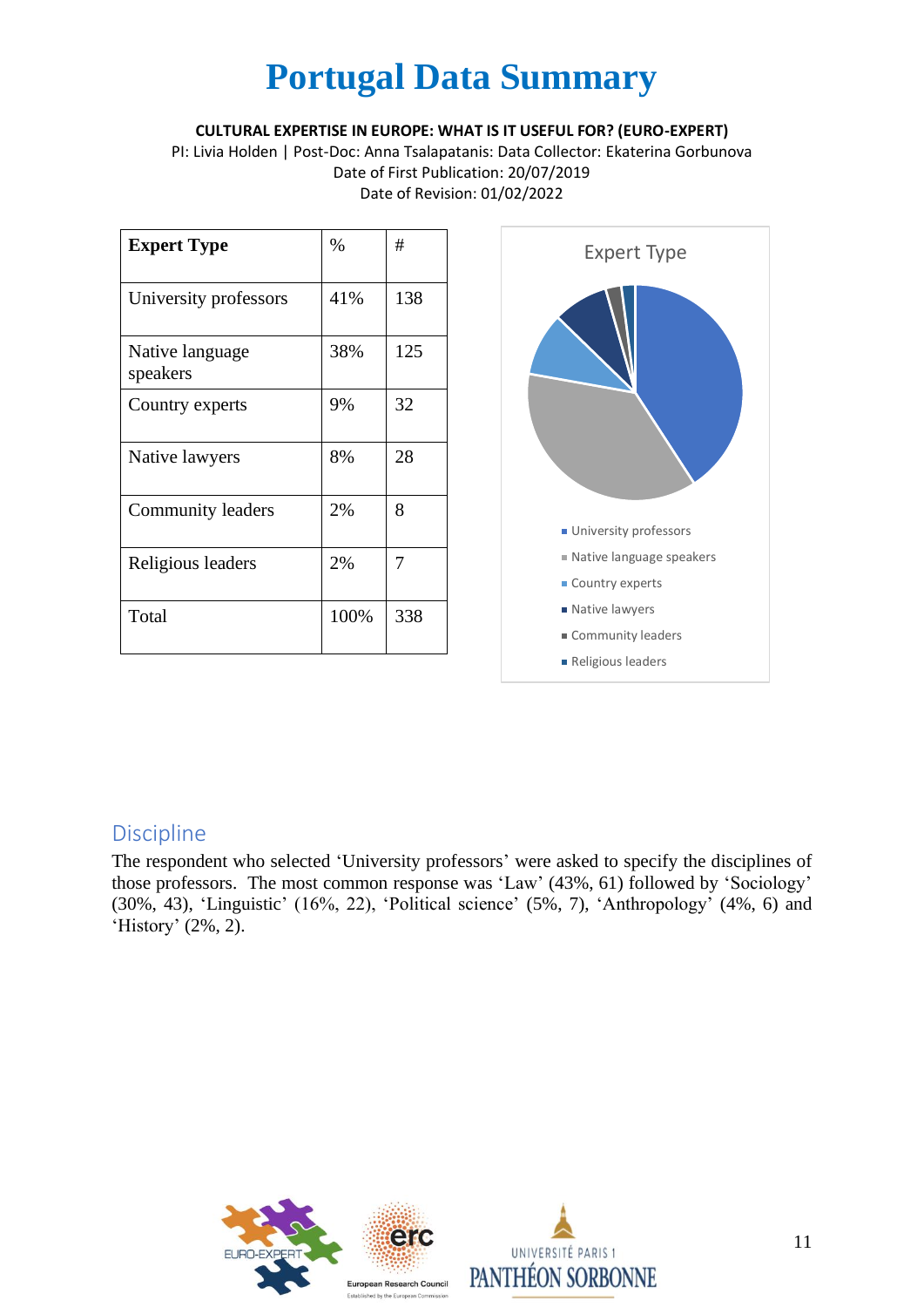#### **CULTURAL EXPERTISE IN EUROPE: WHAT IS IT USEFUL FOR? (EURO-EXPERT)**

PI: Livia Holden | Post-Doc: Anna Tsalapatanis: Data Collector: Ekaterina Gorbunova Date of First Publication: 20/07/2019 Date of Revision: 01/02/2022

| <b>Discipline</b> | $\%$ | #              |
|-------------------|------|----------------|
| Law               | 43%  | 61             |
| Sociology         | 30%  | 43             |
| Linguistic        | 16%  | 22             |
| Political science | 5%   | 7              |
| Anthropology      | 4%   | 6              |
| <b>History</b>    | 2%   | $\overline{2}$ |
| Total             | 100% | 141            |



## **Modalities**

### Appointment of Experts

The most common factor influencing the decision to appoint was 'Client request' (22%, 169), followed by 'Experts facilitate successful legal outcomes' (19%, 149), 'The law allows' (16%, 125), 'Advised by the court' (8%, 63), 'The court is keen to hear cultural arguments' (7%, 56), 'The reputation of the expert' (7%, 51), 'Useful for an out of court settlement' (6%, 48), 'Cost' (6%. 46), 'The court/ prosecutor/ Home Office have already appointed their expert' (5%, 37) and 'Time' (4%, 32).

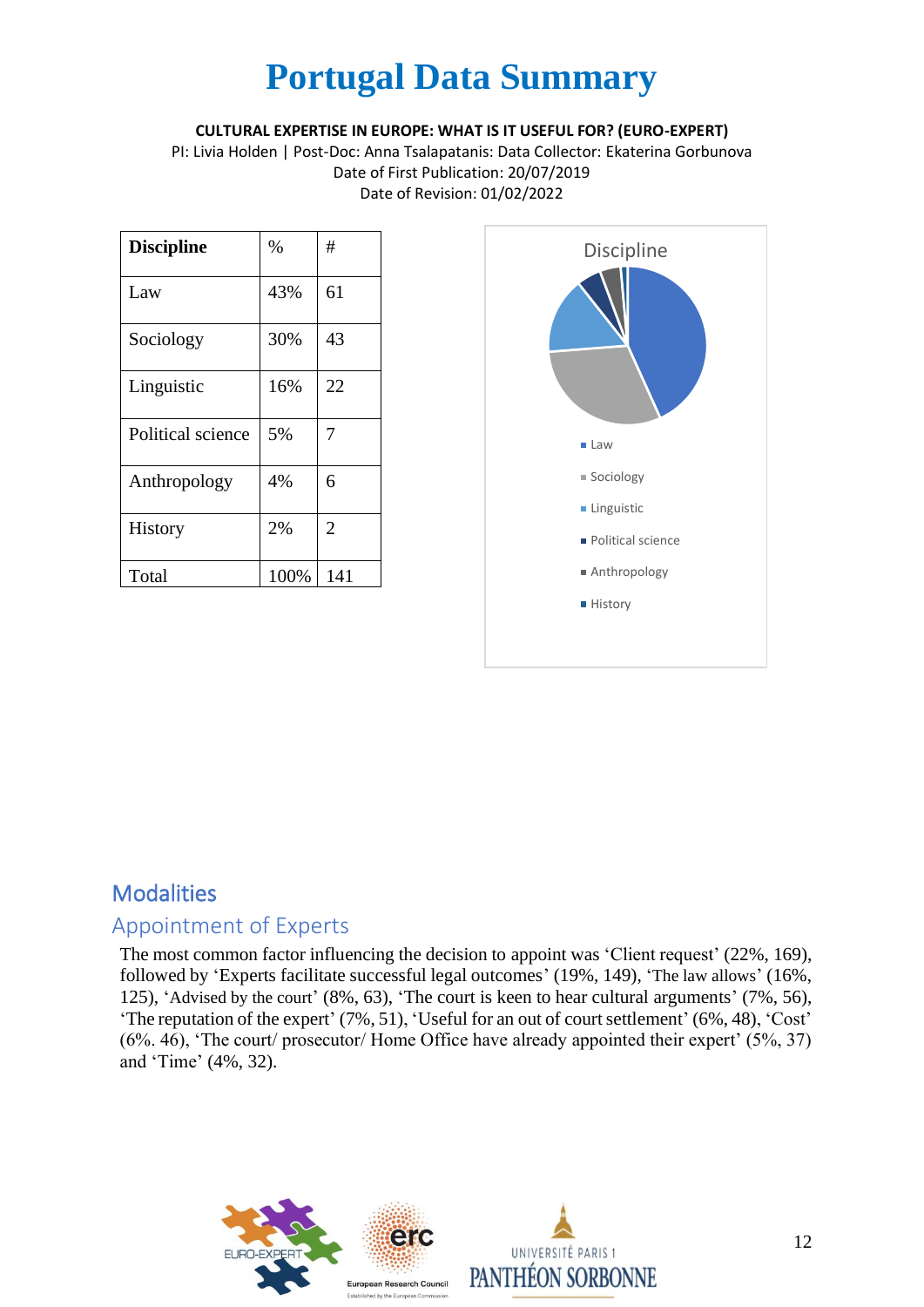#### **CULTURAL EXPERTISE IN EUROPE: WHAT IS IT USEFUL FOR? (EURO-EXPERT)**

PI: Livia Holden | Post-Doc: Anna Tsalapatanis: Data Collector: Ekaterina Gorbunova Date of First Publication: 20/07/2019 Date of Revision: 01/02/2022

| How experts are selected                        | $\%$ | #   |
|-------------------------------------------------|------|-----|
| Client request                                  | 22%  | 169 |
| Experts facilitate successful<br>legal outcomes | 19%  | 149 |
| The law allows                                  | 16%  | 125 |
| Advised by the court                            | 8%   | 63  |
| The court is keen to hear<br>cultural arguments | 7%   | 56  |
| The reputation of the expert                    | 7%   | 51  |
| Useful for an                                   | 6%   | 48  |
| out of court settlement                         |      |     |
| Cost                                            | 6%   | 46  |
| The court/prosecutor/Home                       | 5%   | 37  |
| Office have already<br>appointed their expert   |      |     |
| Time                                            | 4%   | 32  |
|                                                 |      |     |
| Total                                           | 100% | 776 |

Most experts, when asked how they started giving expert opinions, chose 'Other' (67%, 6), followed by 'Referred by a colleague' (22%, 2), and 'Contacted directly by clients' (11%, 1).

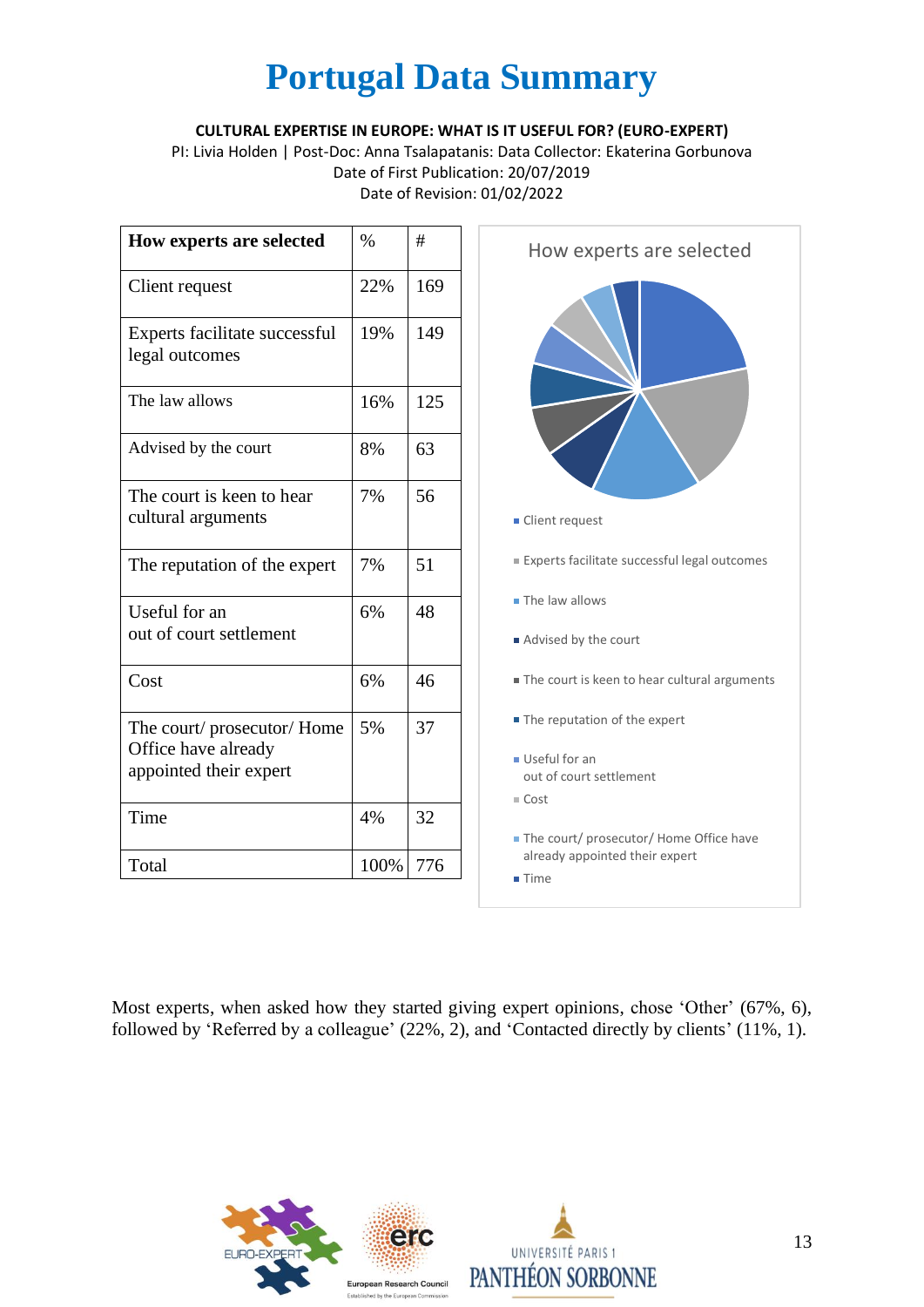#### **CULTURAL EXPERTISE IN EUROPE: WHAT IS IT USEFUL FOR? (EURO-EXPERT)**

PI: Livia Holden | Post-Doc: Anna Tsalapatanis: Data Collector: Ekaterina Gorbunova Date of First Publication: 20/07/2019 Date of Revision: 01/02/2022

| How experts started their<br>career | $\%$ | # |
|-------------------------------------|------|---|
| Other                               | 67%  | 6 |
| Referred by a colleague             | 22%  | 2 |
| Contacted directly by clients       | 11%  |   |
| Total                               | 100% | Q |



Experts most frequently 'Work as an expert for NGOs' (22%, 5), also (22%, 5) chose 'Contacted directly by clients' followed by 'Instructed by lawyers as need arises' (17%, 4), 'Other' (17%, 4), 'Instructed by courts' (13%, 3), and 'Instructed by the Ministry of the Interior (9%, 2).

| Who instructs the experts                     | %    | #              |
|-----------------------------------------------|------|----------------|
| Work as an expert for NGOs                    | 22%  | 5              |
| Contacted directly by clients                 | 22%  | 5              |
| Instructed by lawyers as need<br>arises       | 17%  | 4              |
| Other                                         | 17%  | 4              |
| Instructed by courts                          | 13%  | 3              |
| Instructed by the Ministry of the<br>Interior | 9%   | $\overline{2}$ |
| Total                                         | 100% | 23             |





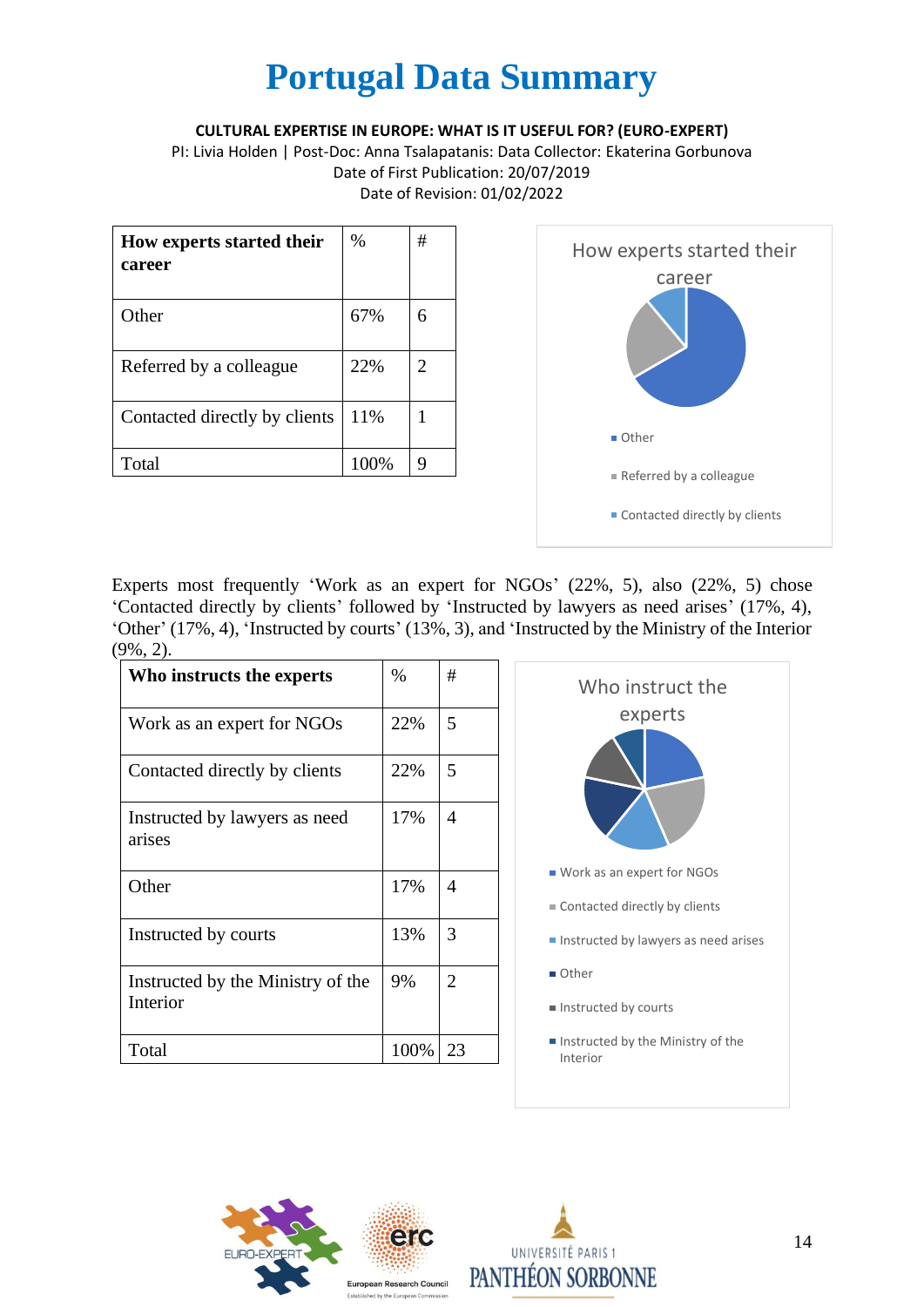**CULTURAL EXPERTISE IN EUROPE: WHAT IS IT USEFUL FOR? (EURO-EXPERT)**

PI: Livia Holden | Post-Doc: Anna Tsalapatanis: Data Collector: Ekaterina Gorbunova Date of First Publication: 20/07/2019 Date of Revision: 01/02/2022

### Cost of Cultural Expertise

Cultural expertise is most commonly financed by 'Clients' (42%, 167), followed by 'Courts' (37%, 148), by 'Legal aid' (17%, 68), and 'Ministry of interior' (3%, 12).

| How are experts paid? | $\%$ | #   |
|-----------------------|------|-----|
| Clients               | 42%  | 167 |
| Courts                | 37%  | 148 |
| Legal aid             | 17%  | 68  |
| Ministry of interior  | 3%   | 12  |
| Total                 | 100% | 395 |



### Remuneration of cultural expertise

Over half of responses indicated that experts were paid at a 'Set price per report' (50%, 3), followed by 'Voluntary basis' (33%, 2) and 'Standard hourly rate' (17%, 1).

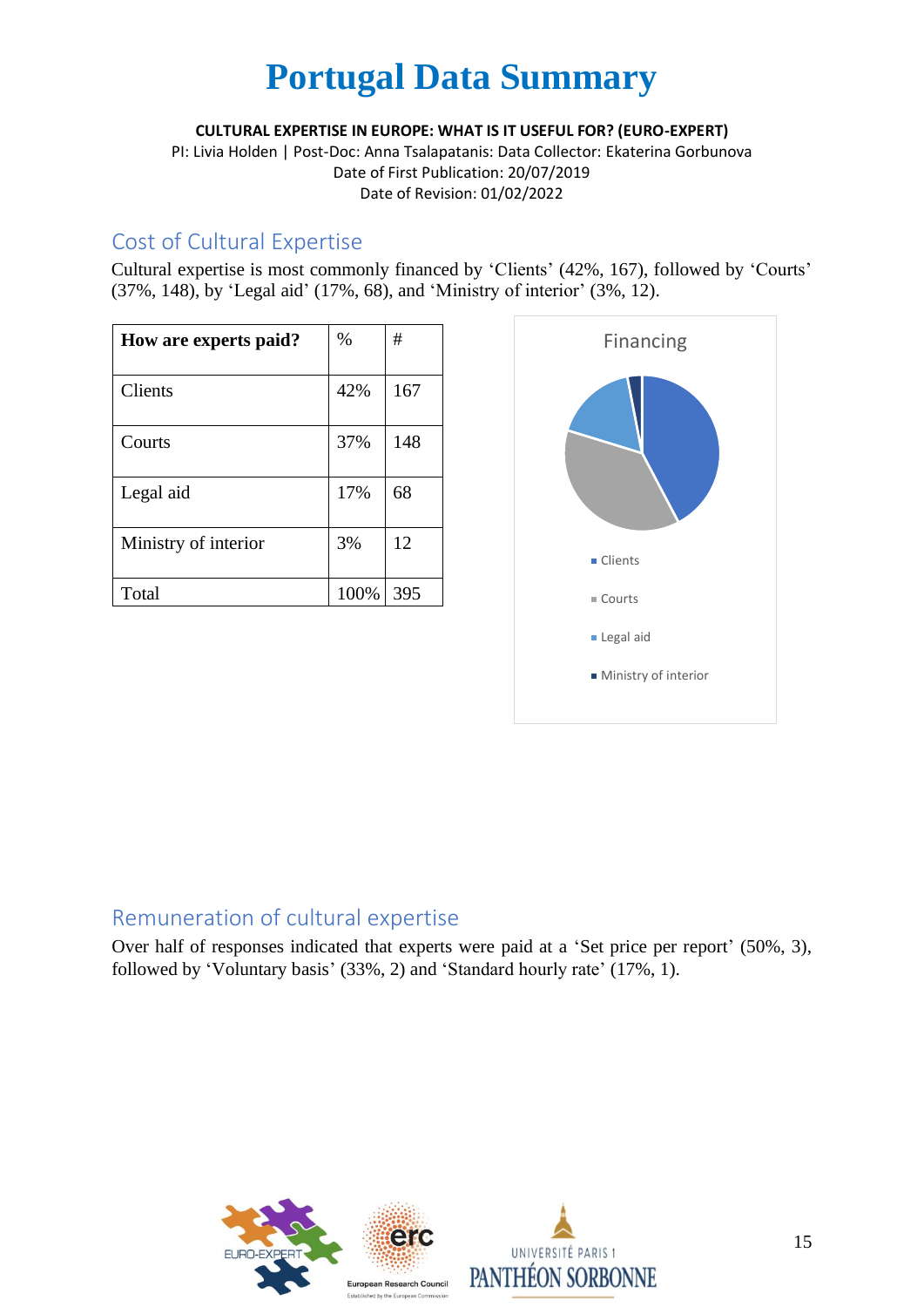**CULTURAL EXPERTISE IN EUROPE: WHAT IS IT USEFUL FOR? (EURO-EXPERT)**

PI: Livia Holden | Post-Doc: Anna Tsalapatanis: Data Collector: Ekaterina Gorbunova Date of First Publication: 20/07/2019 Date of Revision: 01/02/2022

| <b>Remuneration of experts</b> | %    | # |
|--------------------------------|------|---|
| Set price per report           | 50%  | 3 |
| Voluntary basis                | 33%  | 2 |
| Standard hourly rate           | 17%  |   |
| Total                          | 100% |   |



## Reuse of cultural expertise

The most frequent response to the question of the reuse of cultural expertise was 'Unique and not repeatable experience' (73%, 217) followed by 'Cultural expertise is applicable in similar cases' (18%, 55), 'Reuse only within the same country/legal field' (6%, 17). (3%, 10) choose 'Other'.

| <b>Reuse of cultural expertise</b>                           | $\%$ | #   |
|--------------------------------------------------------------|------|-----|
| Unique and not repeatable.<br>experience                     | 73%  | 217 |
| Cultural expert witnessing is<br>applicable to similar cases | 18%  | 55  |
| Reuse only within the same<br>country/legal field            | 6%   | 17  |
| Other                                                        | 3%   | 10  |
| Total                                                        | 100% | 299 |





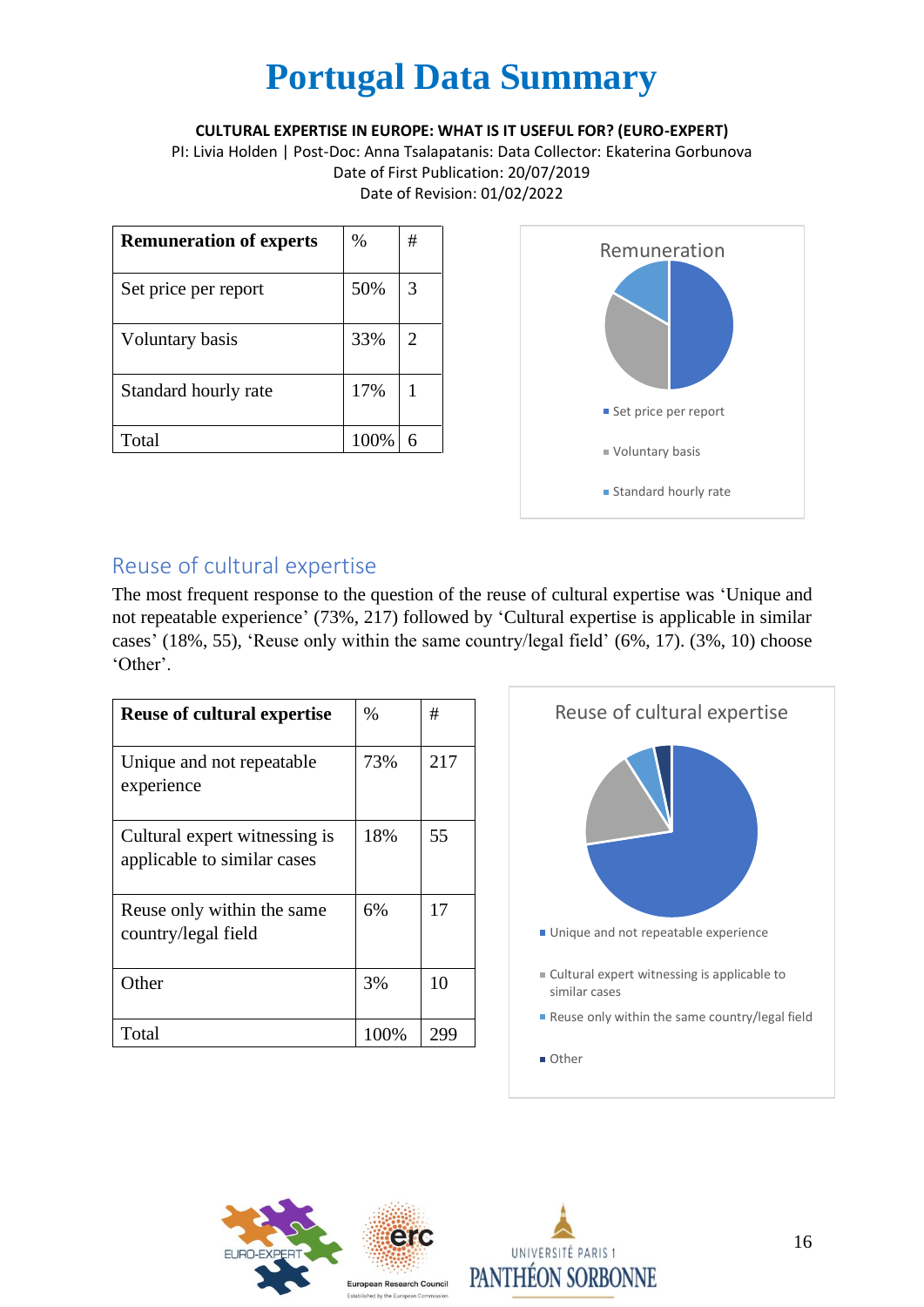**CULTURAL EXPERTISE IN EUROPE: WHAT IS IT USEFUL FOR? (EURO-EXPERT)**

PI: Livia Holden | Post-Doc: Anna Tsalapatanis: Data Collector: Ekaterina Gorbunova Date of First Publication: 20/07/2019 Date of Revision: 01/02/2022

### Impact

#### Components of Impact

The most common components of impact include 'Stringent conclusions '(15%, 200), followed by 'Reliable sources of contents' (15%, 197), 'First-hand experience' (14%, 177), 'Use of statistics' (12%, 151), 'Advocacy' (10%, 132), 'Quantitative assessment of risk" (9%, 122), 'Remuneration of experts' (7%, 94) and 'Style' (7%, 91).

| <b>Components of impact</b>  | $\%$ | #    |
|------------------------------|------|------|
| Stringent conclusions        | 15%  | 200  |
| Reliable sources of contents | 15%  | 197  |
| First-hand experience        | 14%  | 177  |
| Use of statistics            | 12%  | 151  |
| Advocacy                     | 10%  | 132  |
| Reputation of the experts    | 10%  | 131  |
| Quantitative assessment of   | 9%   | 122  |
| risk                         |      |      |
| Remuneration of experts      | 7%   | 94   |
| Style                        | 7%   | 91   |
| Total                        | 100% | 1295 |



### Usefulness

The most common response to the question regarding the usefulness of cultural expertise was 'Very useful' (31%, 99), followed by 'Moderately useful' (30%, 94), 'Extremely useful' (21%, 66), 'Slightly useful' (15%, 47) and 'Not at all useful' (3%, 10).

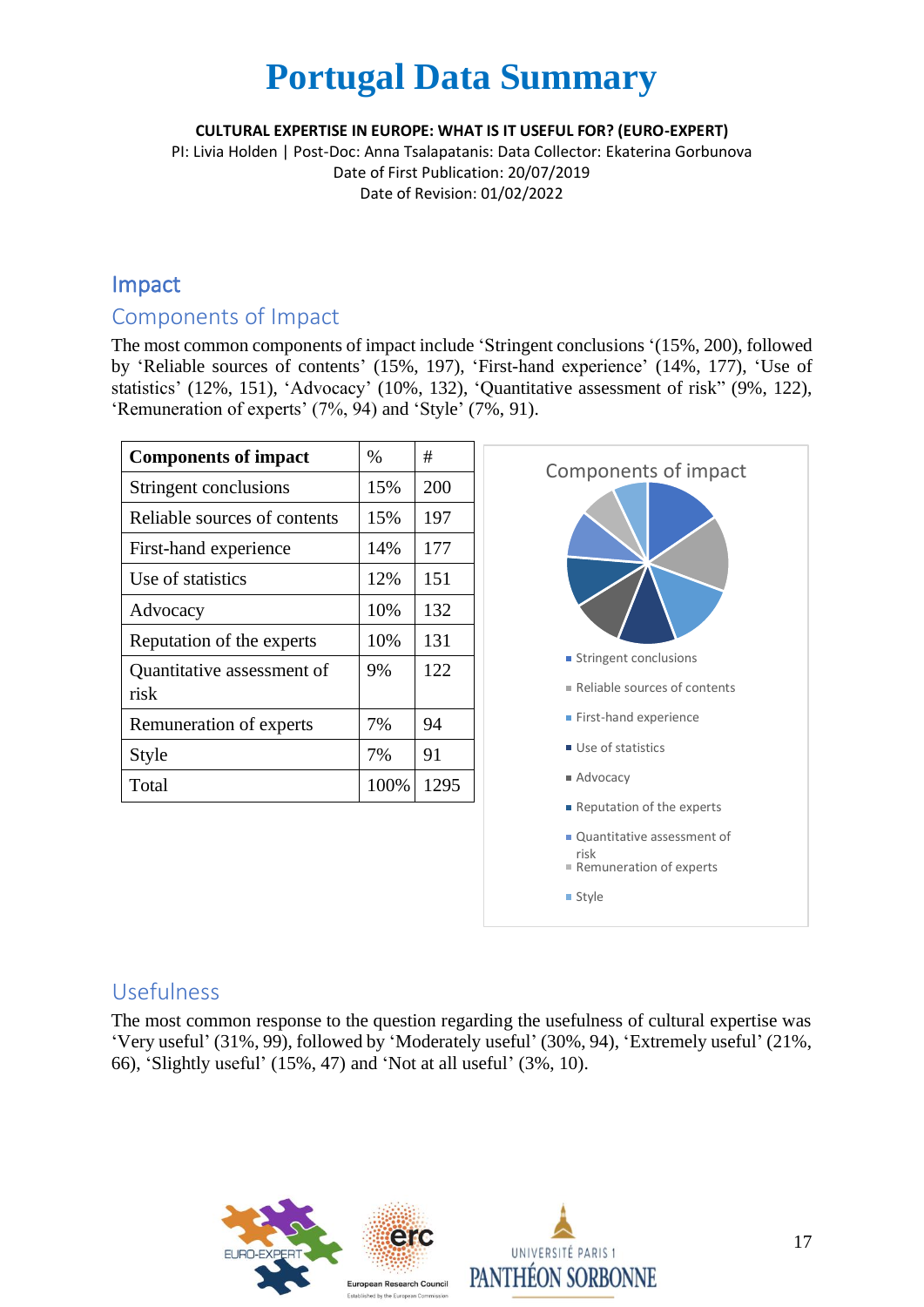**CULTURAL EXPERTISE IN EUROPE: WHAT IS IT USEFUL FOR? (EURO-EXPERT)**

PI: Livia Holden | Post-Doc: Anna Tsalapatanis: Data Collector: Ekaterina Gorbunova Date of First Publication: 20/07/2019 Date of Revision: 01/02/2022

| <b>Usefulness of</b><br>cultural expertise | %    | #   |
|--------------------------------------------|------|-----|
| Extremely useful                           | 21%  | 66  |
| Very useful                                | 31%  | 99  |
| Moderately useful                          | 30%  | 94  |
| Slightly useful                            | 15%  | 47  |
| Not at all useful                          | 3%   | 10  |
| Total                                      | 100% | 316 |



### Usefulness: fields

Cultural expertise is most useful in 'Migration law' (22%, 56), followed by 'More useful in criminal law rather than civil law' (43%, 111), 'Other' (9%, 23) and 'More useful in civil law than criminal law' (26%, 68).

| Areas of law where cultural<br>expertise is more useful | $\%$ | #   |
|---------------------------------------------------------|------|-----|
| Migration law                                           | 22%  | 56  |
| More in criminal law than in<br>civil law               | 43%  | 111 |
| Other                                                   | 9%   | 23  |
| More in civil law than in<br>criminal law               | 26%  | 68  |
| Total                                                   | 100% | 258 |





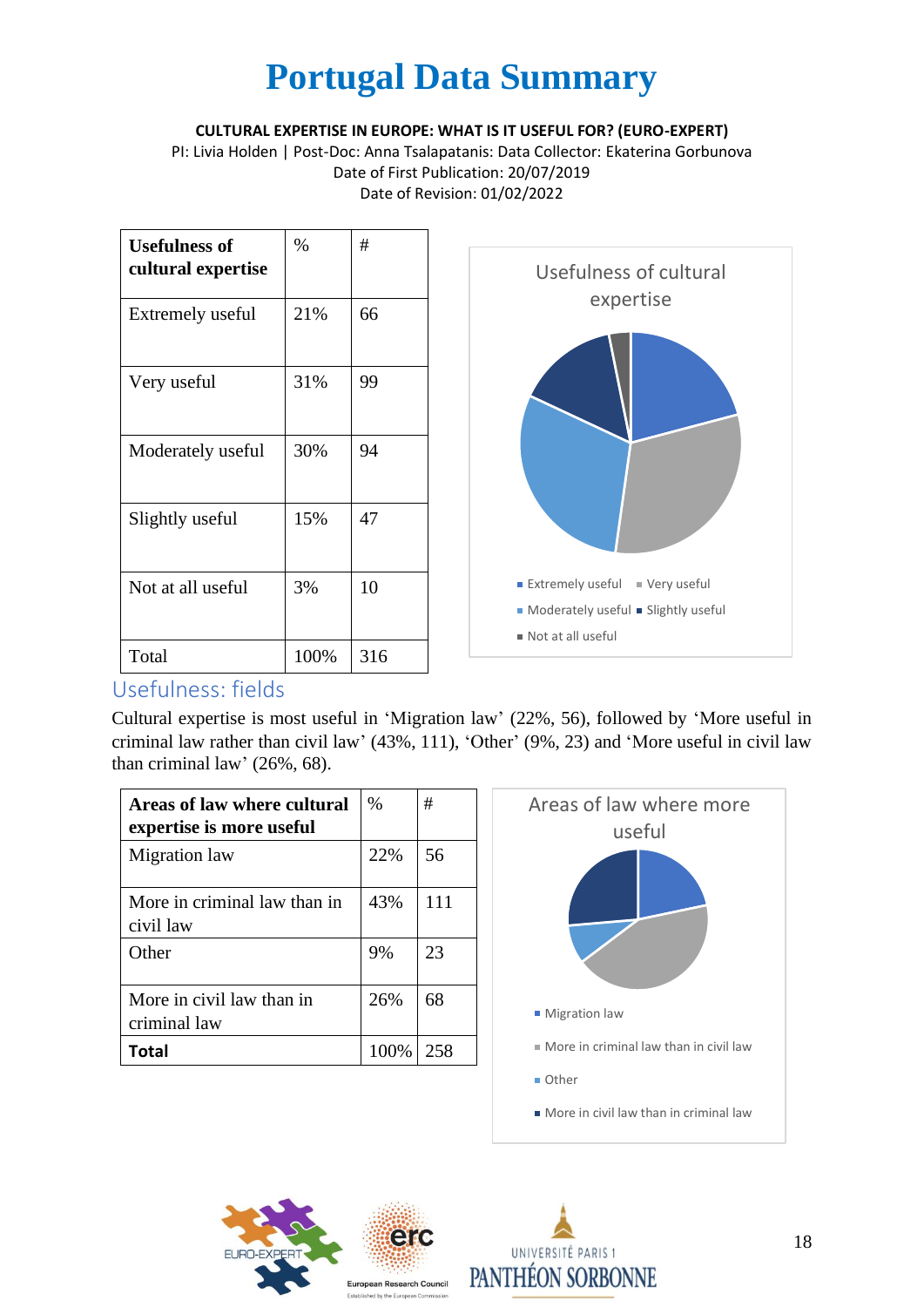**CULTURAL EXPERTISE IN EUROPE: WHAT IS IT USEFUL FOR? (EURO-EXPERT)**

PI: Livia Holden | Post-Doc: Anna Tsalapatanis: Data Collector: Ekaterina Gorbunova Date of First Publication: 20/07/2019 Date of Revision: 01/02/2022

#### Competitiveness

Experts thought that their expertise was competitive because of 'Balance between competence and cost' (57%, 4), followed by 'Competence' (29%, 2) and 'Reputation' (14%, 1).

| <b>Competitiveness</b>                 | $\%$ | #  |
|----------------------------------------|------|----|
| Competence                             | 29%  | 2  |
| Reputation                             | 14%  |    |
| Balance between<br>competence and cost | 57%  |    |
| Total                                  | 100% | 22 |



## Reputation of Experts

The majority of experts said that they had been 'Regularly instructed/ appointed as expert for many years' (58%, 11), followed by 'Other' (32%, 6), and 'The cases in which expert opinion was provided were successful' (10%, 2).

| <b>Reputation of experts</b>                                     | $\%$ | #  |
|------------------------------------------------------------------|------|----|
| Regularly<br>instructed/appointed as<br>an expert for many years | 42%  | 5  |
| Other                                                            | 50%  | 6  |
| Expert opinions have<br>been successful                          | 8%   |    |
| Total                                                            | 100% | 12 |





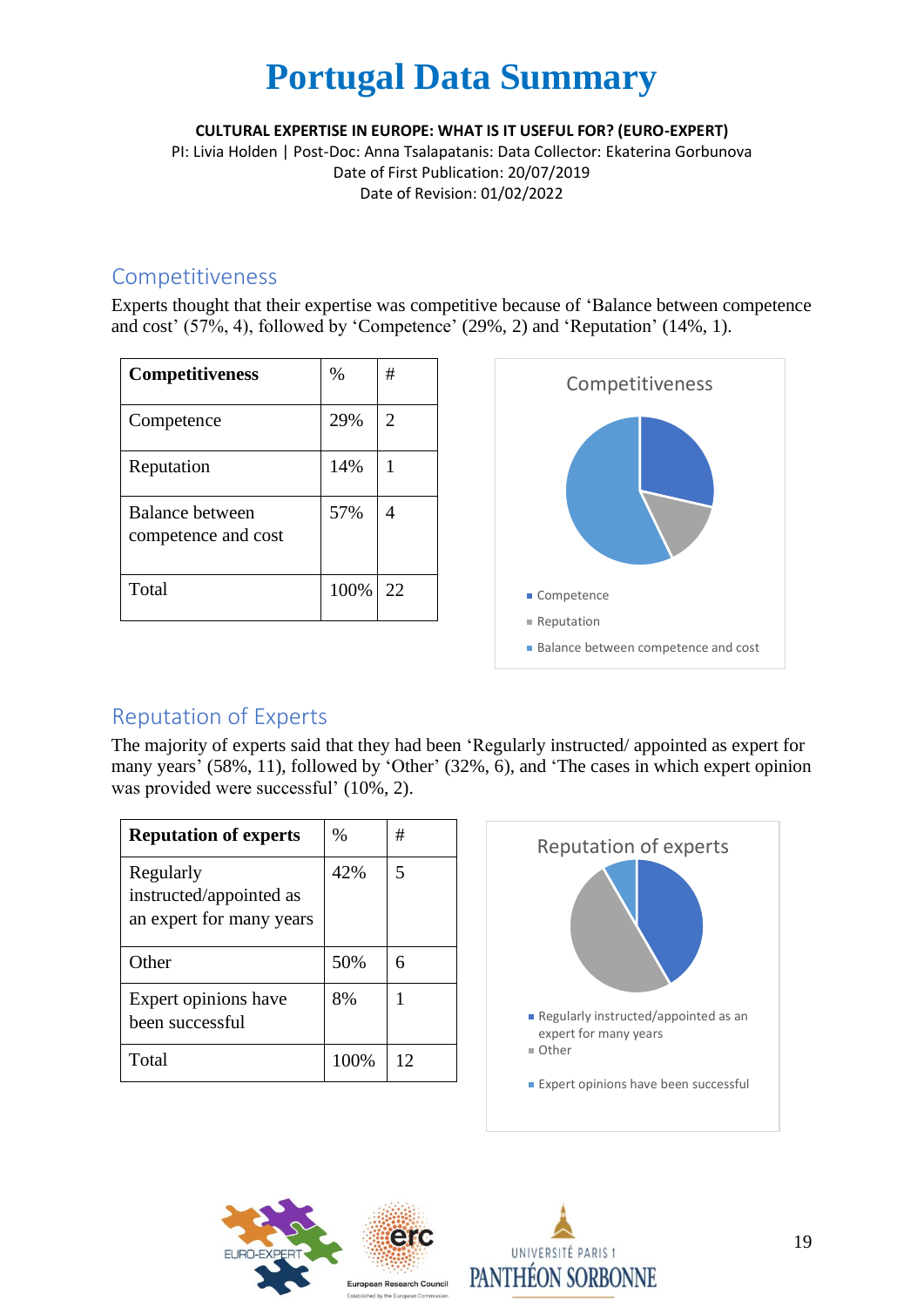**CULTURAL EXPERTISE IN EUROPE: WHAT IS IT USEFUL FOR? (EURO-EXPERT)**

PI: Livia Holden | Post-Doc: Anna Tsalapatanis: Data Collector: Ekaterina Gorbunova Date of First Publication: 20/07/2019 Date of Revision: 01/02/2022

### Improved Access

#### Database

Regarding the question of the usefulness of a case law database, the most common response was that it would be 'Very useful' (47%, 125), followed by 'Somewhat useful' (45%, 119), of 'No use' (7%, 19). (1%, 2) chose 'Other'.

| <b>Usefulness of case law</b><br>database | $\%$ | #   |
|-------------------------------------------|------|-----|
| Very useful                               | 47%  | 125 |
| Somewhat useful                           | 45%  | 119 |
| No use                                    | 7%   | 19  |
| Other                                     | 1%   | 3   |
| Total                                     | 100% | 266 |



## Contribution to law database

Most respondents did wish to contribute to the establishment of a case law database (68%, 116), while close to one third of respondents did not (32%, 55).

| <b>Contribution to a</b><br>law database                                    | %    | #   |
|-----------------------------------------------------------------------------|------|-----|
| I would like to<br>contribute to a<br>database on cultural<br>expertise     | 68%  | 116 |
| I would not like to<br>contribute to a<br>database on cultural<br>expertise | 32%  | 55  |
| Total                                                                       | 100% | 171 |





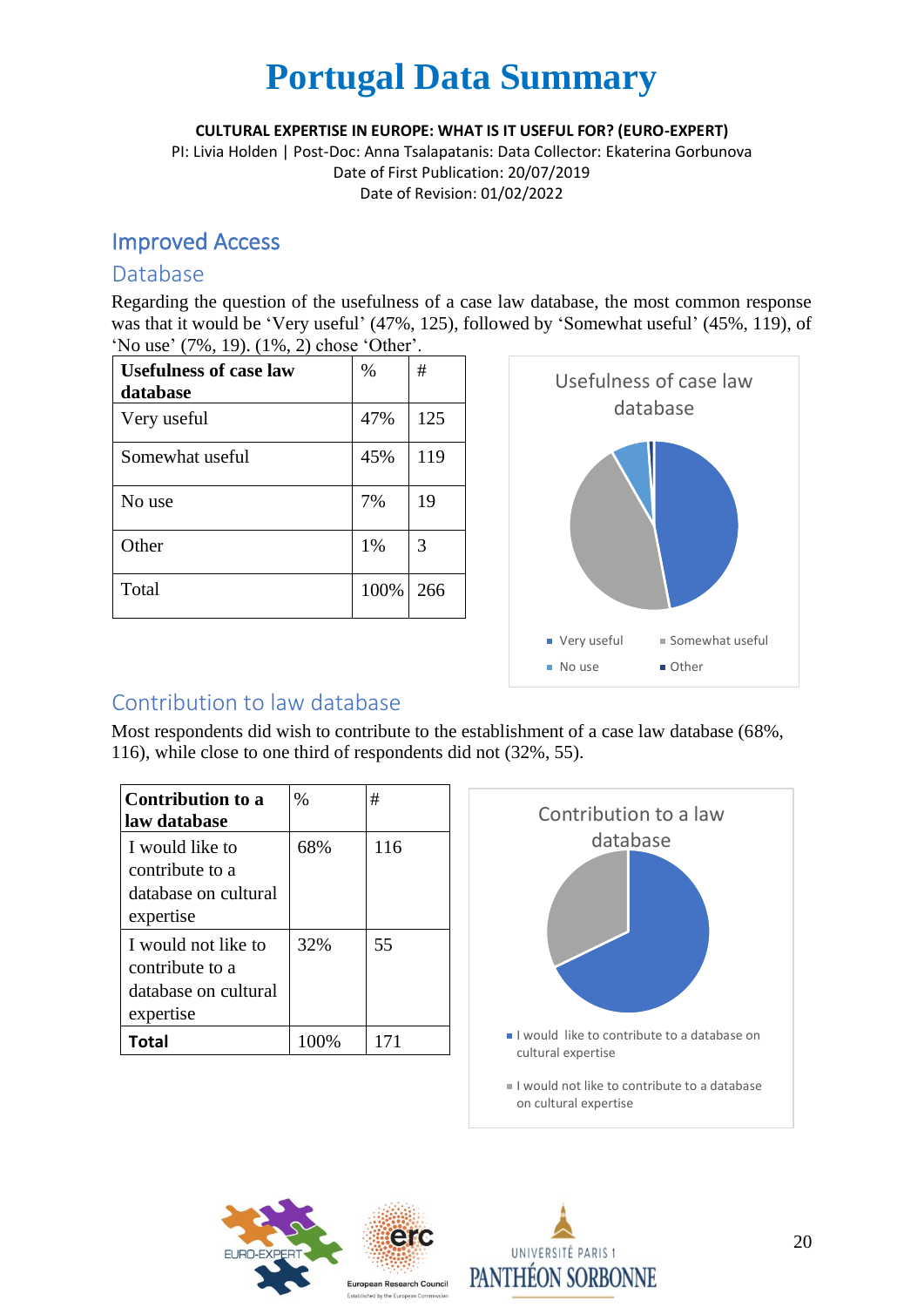**CULTURAL EXPERTISE IN EUROPE: WHAT IS IT USEFUL FOR? (EURO-EXPERT)**

PI: Livia Holden | Post-Doc: Anna Tsalapatanis: Data Collector: Ekaterina Gorbunova Date of First Publication: 20/07/2019 Date of Revision: 01/02/2022

#### Capacity Building

The most common response to the question regarding the usefulness of a program teaching cultural expertise was 'Probably yes' (46%, 122), followed by 'Definitely yes' (38%, 102), 'Might or might not' (13%, 34), 'Probably not' (2%, 6) and 'Definitely not' (1%, 4).

| <b>Usefulness of a</b><br>teaching program on<br>cultural expertise | $\%$ | #   |
|---------------------------------------------------------------------|------|-----|
| Probably yes                                                        | 46%  | 122 |
| Definitely yes                                                      | 38%  | 102 |
| Might or might not                                                  | 13%  | 34  |
| Probably not                                                        | 2%   | 6   |
| Definitely not                                                      | 1%   | 4   |
| Total                                                               | 100% | 268 |



### Organisations interested in a teaching program

With regards to the question on interest in the teaching program, the most common response was 'Interested in teaching cultural expertise themselves' (63%, 36), followed by 'Know educational organisations which may be interested' (23%, 13) and 'Know professional organisations that may be interested' (14%, 8).